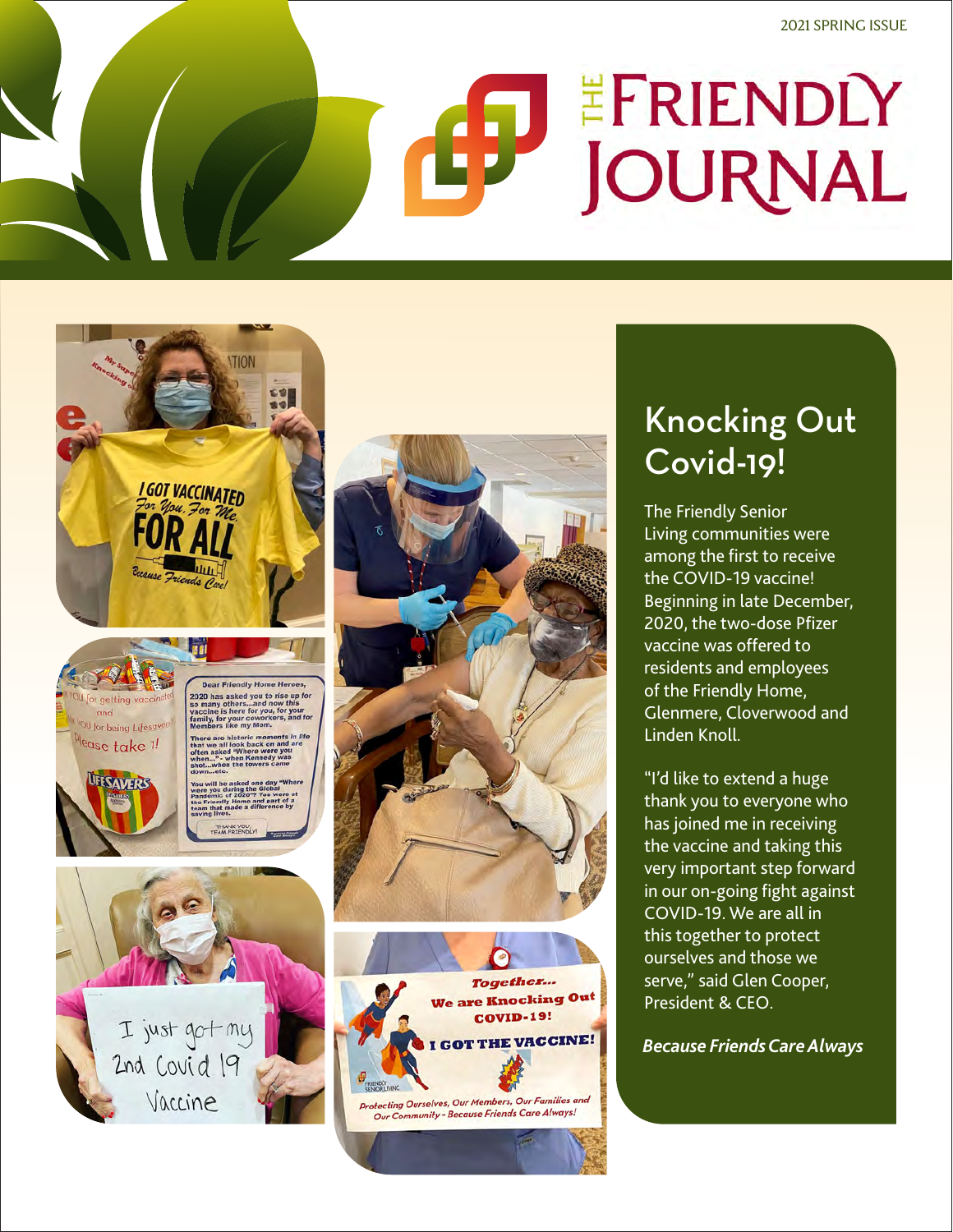# CLOVERWOOD WELCOMES New Executive Director, Richard Finn

*"Richard's professional background, accomplishments and proven track record will ensure Cloverwood's continued success as Rochester's premier senior living community."*



# VOLUNTEER/DONOR SPOTLIGHT

#### *"…and now it seems as if we are all one family…" ~Tom Chase*

Nearly thirty years ago, Tom Chase began visiting a former neighbor from his hometown of Hornell who lived at the Friendly Home. Years later, Tom's sister Alice became a Friendly Home Member. Then, his older brother's mother-in-law moved into the Home. When Tom's brother became ill, he was in need of rehabilitative care. Though sadly he wasn't able to come to the Friendly Home, Tom's nieces found the Transitional Care Center to be far and above any of the other options they had explored. These early experiences marked the beginning of a long and meaningful connection

between Tom and the Friendly Home – one that continues today. "The Friendly Home has been an important part of our family, and so I have done what I can to be a part of it," says Tom.

A resident of Arkansas when Alice came to the Friendly Home, Tom would visit her often. Twice a year, Tom, an accomplished musician, would present a piano program for Members. Upon his retirement and return to Rochester in 1997, Tom gradually began playing more and more often at the Friendly Home. Prior to COVID restrictions, Members and their loved ones eagerly looked forward to listening to Tom play piano during weekly cocktail hour in the Auditorium. He also played several times a week in individual neighborhoods. "Tom's music and presence are key elements in what make the Friendly Home a warm and inviting place to live. Generations of Members have looked forward to his regular concerts as a way to immerse themselves in familiar and beautifully performed music, relive memories and take a moment to pause to enjoy life's many gifts. His talents are a treasure and his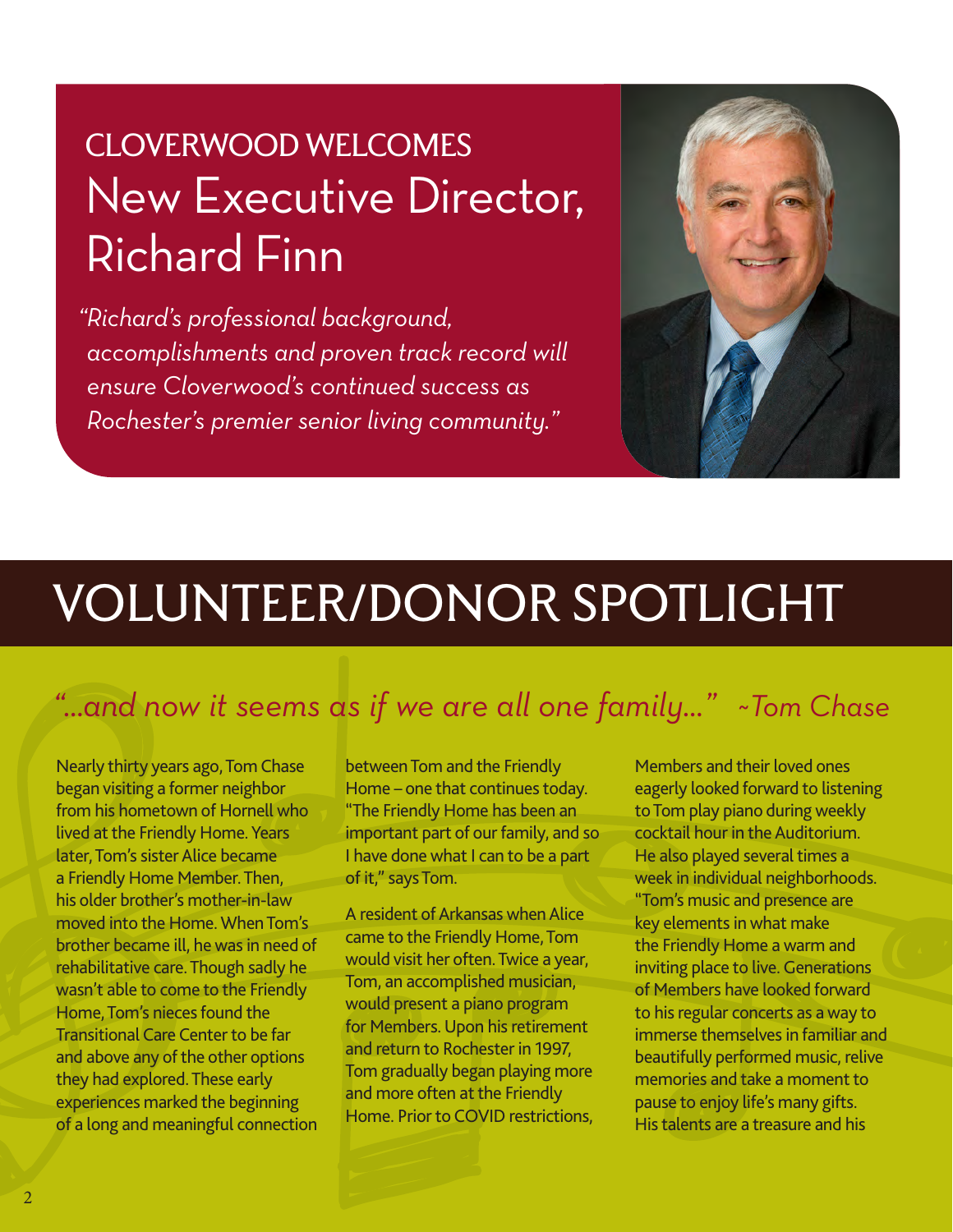Cloverwood Senior Living is very pleased to announce that Richard Finn has joined Cloverwood as the community's new Executive Director.

Finn has over 35 years of leadership experience in both the hospitality and senior living realms throughout the country, including Rochester. Trained by the Walt Disney Company in operations management and customer service, Finn is a collaborative and innovative leader focused on providing a world-class resident experience.

As Executive Director, Finn is responsible for the successful operation of Cloverwood's programs and services. He, along with the entire Cloverwood Senior Living team, is committed to providing the highest levels of quality and excellence to residents. Finn is a graduate of the Rochester Institute of Technology with Bachelor of Science and Masters of Business Administration degrees.

"We are thrilled to welcome Richard to Friendly Senior Living," said Glen Cooper, President & CEO. "Richard's professional background, accomplishments and proven track record will ensure Cloverwood's continued success as Rochester's premier senior living community."

*For more information on Cloverwood Senior Living, please visit: cloverwood.org.*



generous nature is an inspiration to us all," says Sam Snyder, the Friendly Home's Neurologic Music Therapist.

Tom received a Bachelor of Music degree from the Eastman School of Music, and a Master of Music degree from Boston University. He is an Army veteran who served in France, including playing the clarinet in the Army Band in Verdun. Back in the states, Tom's career as a college professor has taken him from Virginia to Indiana to Arkansas. In his retirement and in addition to volunteering, Tom enjoys reading and genealogy, an

interest he has shared with several Friendly Home Members as well.

Tom describes getting to know the Members and staff during his volunteer service at the Friendly Home as "a most rewarding experience. It is a blessing to share what so many years have brought," he reflects. A generous donor in addition to being a dedicated volunteer, Tom's support reflects his personal connections to the Friendly Home. We are grateful for his contributions on so many levels!

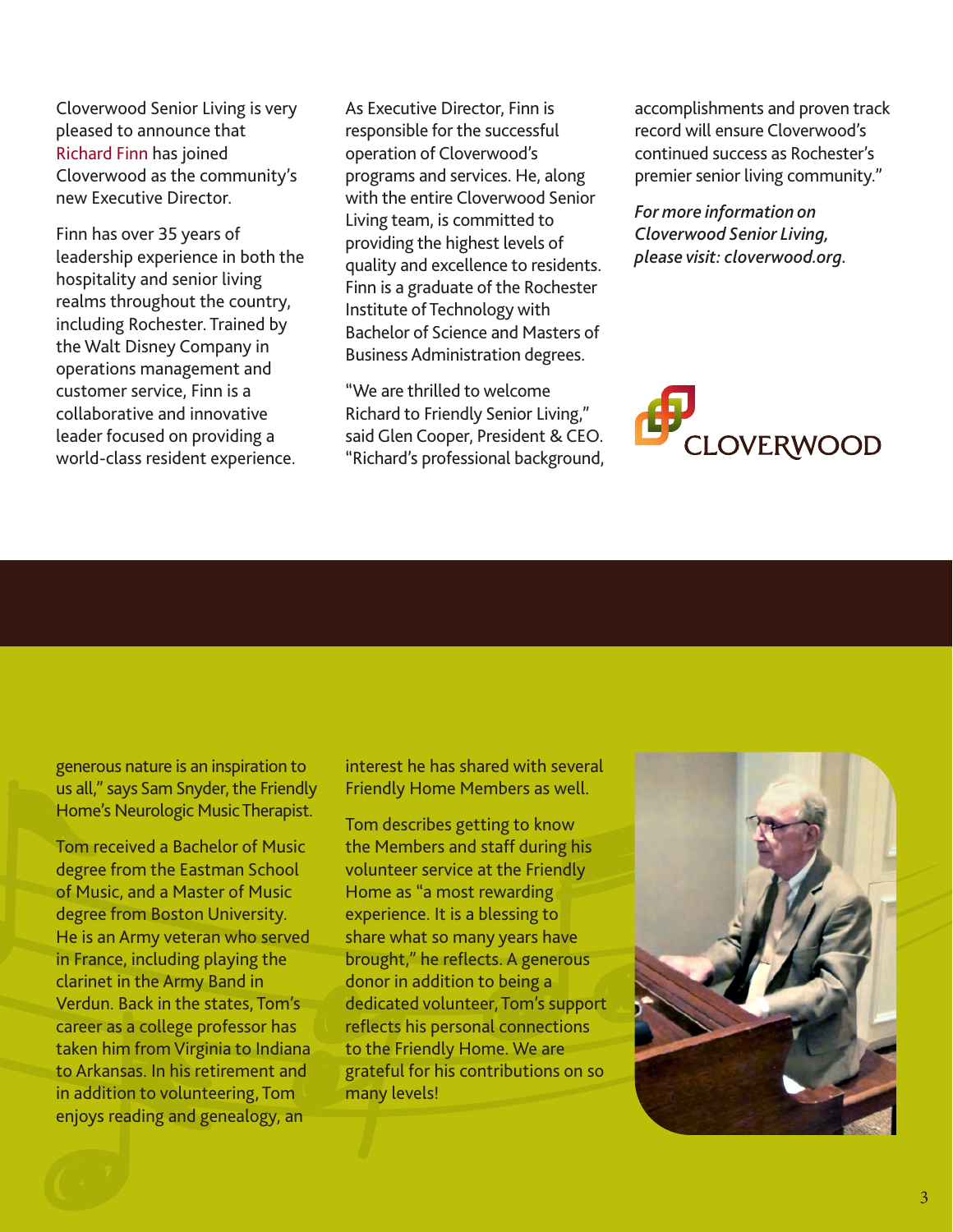## Glenmere Resident Shares Connection to Historic Rochester Neighborhood

The Browncroft area in southeast Rochester is a neighborhood with a rich history. Founded by Charles John Brown, known as C.J., in 1914, the neighborhood today remains a vibrant part of the city. C.J.'s granddaughter, Joan Brown Fisher, resides at Glenmere at Cloverwood, and is proud to share her family's legacy.

In 1894, C.J. bought land in what is now known as the Browncroft neighborhood, where he developed the Brown Brothers Continental Nursery. The family business specialized in fruit and ornamental trees, as well as residential landscaping, a new industry concept at the time. The nursery's office building, and the homes of C.J., his parents, sister and eventually his three children were all in the area as well.

C.J.'s vision of creating a unique neighborhood became a reality in 1914 when he subdivided the nursery property, allocating 300 acres for residential lots and naming it Browncroft. The English street names—Corwin, Windemere, Dorchester, Gramercy, Ramsey, Newcastle, Yarmouth and Beresford—were inspired by the family's Isle of Man origin. Joan has many happy childhood memories of the neighborhood, including its centerpiece, Browncroft Park, with its dovecote, ice skating on the park's pond in the winter, and seeing ducks, swans and sometimes even peacocks in the summer. In addition to the installation of utility and sewer lines, roses, lilacs, magnolia and wisteria, as well as spruce, elm and maple trees, were



planted between the new curbs and sidewalks.

In the early days, the neighborhood was known far and wide for its Christmas light displays. An estimated 10,000 cars passed through in 1923 to see the lights,



### ABOUT JOAN BROWN FISHER

Born in 1927, Joan spent her early years in the Browncroft neighborhood established by her grandfather, and later lived in Brighton and Pittsford. She and her husband, Phillip Fisher, were married for 50 years and had three children. Phillip worked at Kodak, and Joan was an active volunteer at Third Presbyterian Church, local

hospitals and the Friendly Home. Later, she became a residential Real Estate broker, a career she enjoyed for 17 years. Phillip and Joan travelled extensively throughout the United States and globally. An outdoor enthusiast, Joan enjoyed such activities as golf, paddle tennis, skiing and canoeing.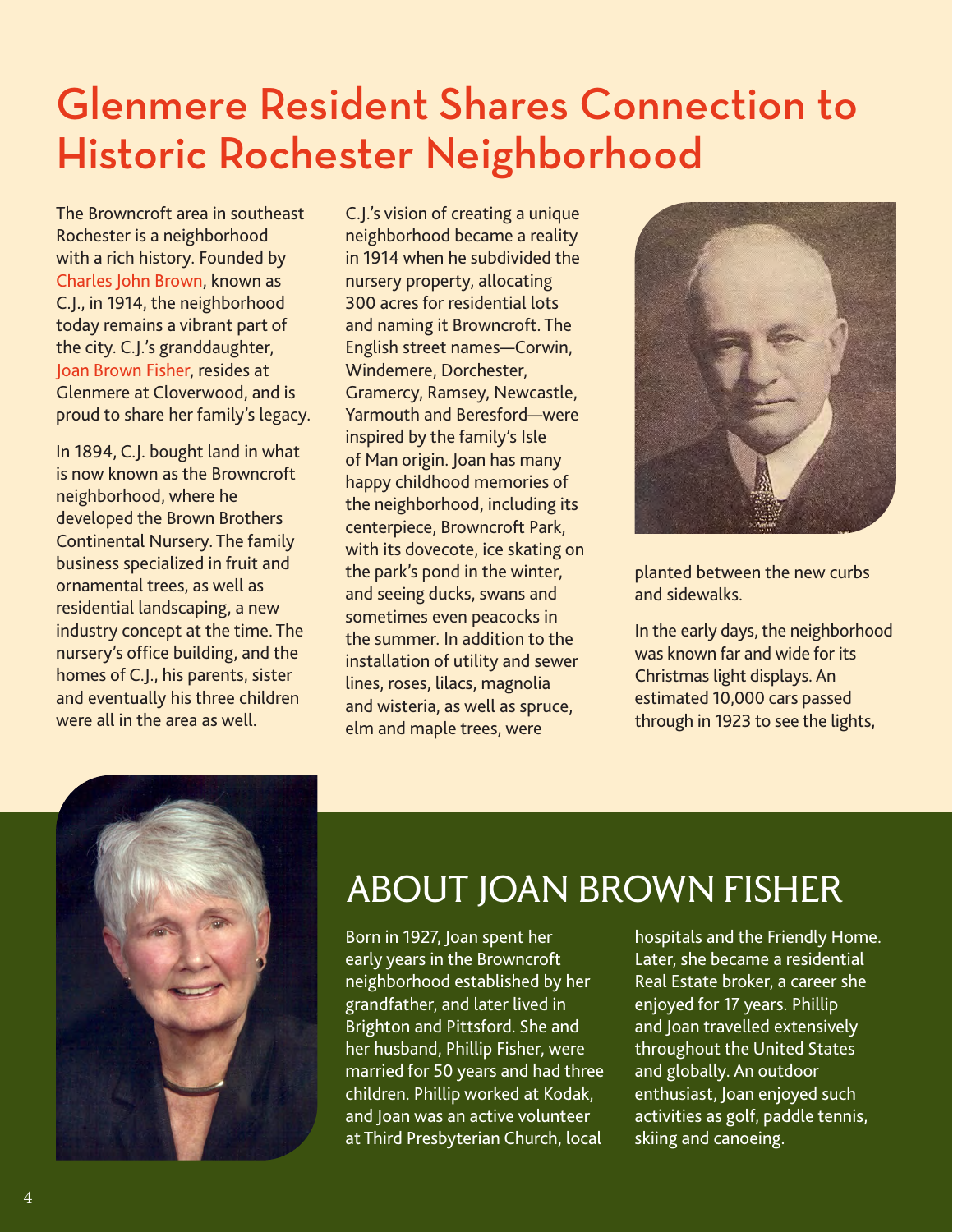

*Above: The original Brown Brothers Continental Nursery Left: C.J. Brown*

and today, a drive through the Browncroft neighborhood during the holidays continues to be a delight. In another lasting legacy, C.J. donated land on Newcastle Road to the Rochester City School District to build School #46. A noted Rochesterian, over the course of his life, C.J. served as the Republican county chairman, twice-elected

county treasurer, president of the Chamber of Commerce, the Automobile Club of Rochester and the Monroe County Park Commission. He also served on the Friendly Home's Board of Directors, and his family's connection with Friendly Senior Living continues today.

**The Friendly Home is the ONLY nursing home in Monroe County to be named a BEST NURSING HOME in 2020-2021 by both U.S. News & World Report AND Newsweek!** 



"This prestigious recognition reflects the Friendly Home's commitment to providing excellent and compassionate care and services always," Friendly Senior Living President & CEO Glen Cooper said. "Our staff of healthcare super heroes goes above and beyond every day. Now more than ever, we are extremely grateful for every employee's dedication to the safety and wellbeing of those we serve."

Adds Michael Perrotta, the Friendly Home's VP & Administrator, "Every Friendly Home employee deserves to be congratulated on this achievement. I am honored to work with such an amazing team of caring professionals, who continue to rise to the challenges presented by COVID-19 with innovation, hard work and a 'can do' attitude."

The Brown and Fisher family connections to Friendly Senior Living run deep. In addition to her grandfather's and her own volunteer service, Joan's mother and husband were both Friendly Home Members. Joan herself has previously been a patient of the Friendly Home's Transitional Care Center. She moved to

Cloverwood Senior Living in 2013, and lived in both a patio home and apartment there before moving to Glenmere, where she is a member of the Resident Council. We are grateful to Joan for sharing her family's story with us!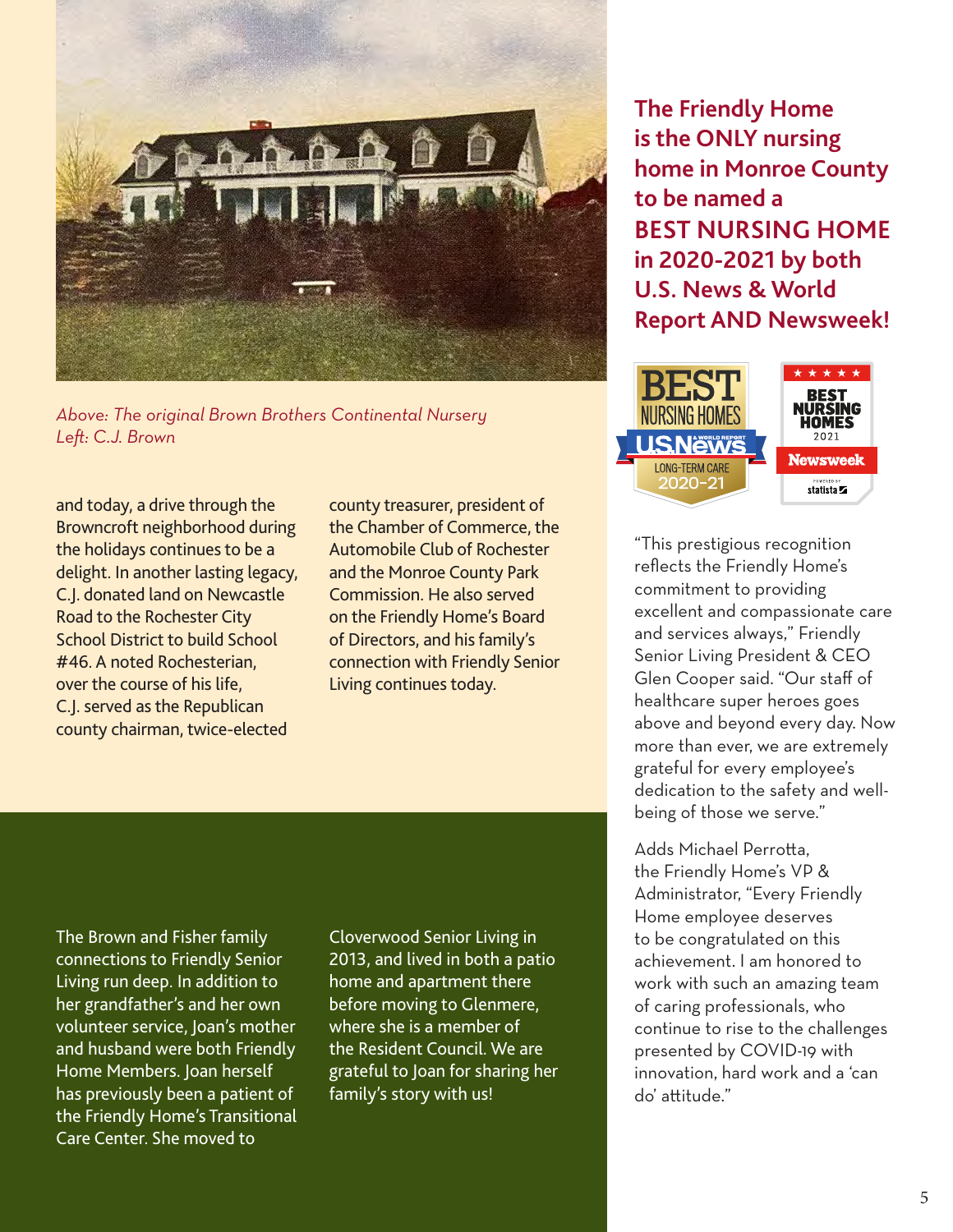#### PATHWAYS TO PROGRESS

Friendly Senior Living is providing unique opportunities for our employees to pursue their passion for serving the elderly and advance their careers. With a national shortage of health care professionals to serve the growing population of older adults, our staff education and tuition reimbursement programs are more important than ever. "Our goals are to create career ladders and provide support as people seek to become Certified Nursing Assistants, Licensed Practical Nurses and Registered Nurses. We achieve this by helping our employees overcome barriers to pursuing their career goals, which might include lost wages while in school, childcare expenses, tuition and more," explains Glen Cooper, President & CEO of Friendly Senior Living. "By meaningfully investing in our staff, we are able to attract, recruit and retain the best of the best candidates, and – most importantly – provide high quality, excellent and compassionate care to those we serve."

Friendly Senior Living is proud to provide pathways to progress for our employees. Here are two of their success stories!



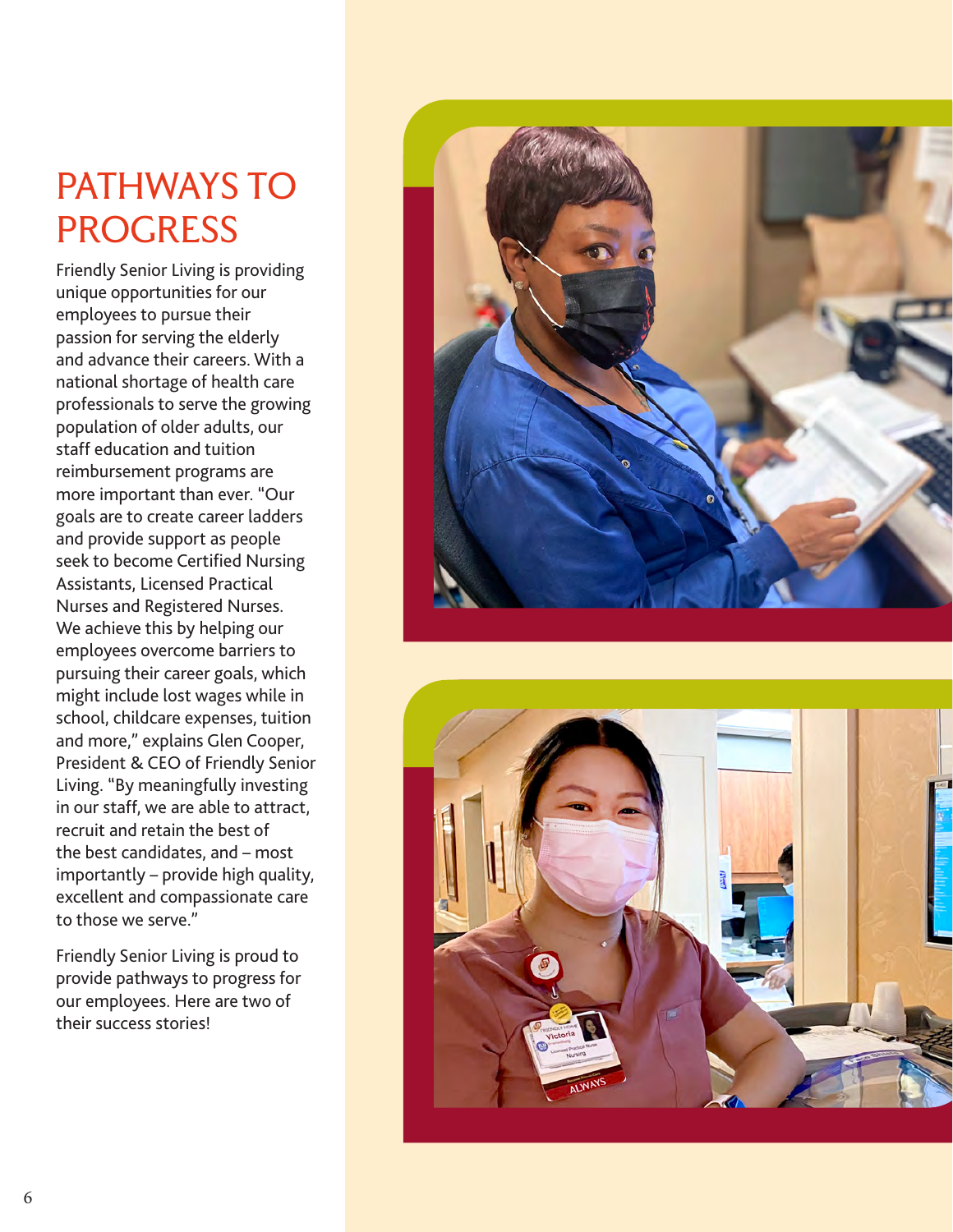#### ELAINE WATKINS Registered Nurse, Assistant Nurse Manager, Selden Place, Friendly Home

"Being a caregiver was something I aspired to be ever since I was a little girl. My mother took care of people in their homes and I recall going to work with her one day. I loved how happy the patients would act when my mother took care of them—they would hate for her to leave at the end of her shift! It was at a young age when I made up my mind to become a caregiver. I like giving my all and that is what caregiving is all about.

I am so grateful for the help that I have received from the Friendly Home. I started as a Certified Nursing Assistant (CNA) on the

weekends during the night shift, then went to school for my LPN. The Friendly Home has played an integral part in my nursing journey. I was able to utilize the tuition reimbursement funding for books, uniforms, and tuition. When I decided to go back for my RN, I was offered to enroll in a program that allowed me to work thirty-two hours and get paid for a full forty-hour work week, using the extra eight hours for classes and studying. The Friendly Home helped me with uniforms and books through this program as well. I received great support from other staff,

especially Elaine Yanni, the Vice President of Human Resources, and Maureen Garbach, Director of Health Services. I am back in school currently working on my bachelor's degree, with continuing assistance from the Friendly Home. Nursing is always evolving. I plan on continuing my education after I get my BSN. I would like to be a Nurse Practitioner.

I love the geriatric population and there is no better place to be than being a part of the Friendly Home family. I love the work I do and the residents I take care of."

#### VICTORIA SIRIPHANTHONG Licensed Practical Nurse, Lee Place, Friendly Home

"I always knew I wanted to be a nurse, to be there for people, to make them comfortable, to care for them. My early influences were several family members who were in nursing, and sadly, the passing at a young age of a family friend who was like a mother to me.

I began my career at Friendly Senior Living as a dining server at Cloverwood. When I heard about the staff education program, I knew it was the perfect opportunity

to begin pursuing my dream of becoming a nurse. On my way to becoming an LPN, I continued to work in the Dining department, then as a Resident Care Assistant and Medication Assistant at Glenmere. Financial support from Friendly Senior Living helped me to achieve a healthy work/school balance that allowed me to focus on my studying. They helped with expenses such as text books, exam and license costs, and even garage parking fees while I was in class!

After completing the 10-month LPN program, I am now working full-time in the memory care neighborhood at the Friendly Home. I love it! The Members are so special; I love hearing their stories and creating bonds with them. The best part about my job is knowing that I am making a difference in their lives every day. Next, I plan to pursue my RN certification."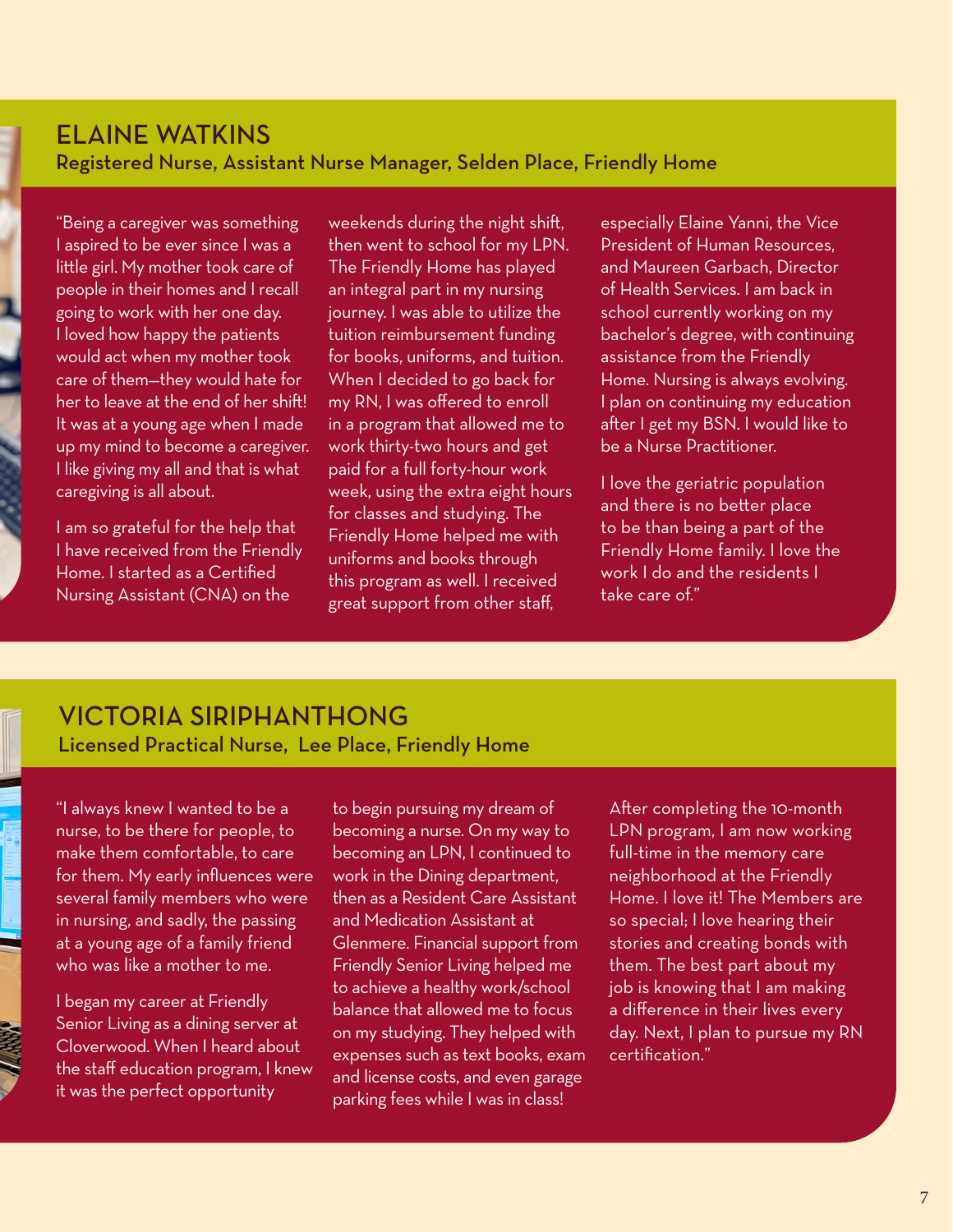## COVID-19 RELIEF & IMPACT FUND

*May 1, 2020 – February 28, 2021. Donations to this fund continue to support our organization's critical needs during this unprecedented time of crisis; for example, the purchase of Personal Protective Equipment (PPE), creative programming to keep our residents engaged and active, mandated staff testing and much more.*

Mr. and Mrs. Frank W. Allen Ms. Maureen Allen and Ms. Deirdre Jarman Mr. and Mrs. Norman Alling Alstom Signaling Foundation, Inc. Mrs. Carol Anderson Ms. Joyce L. Andrews Mr. John H. Auer Jr. Mr. and Mrs. Frank Auria Mr. and Mrs. Charles K. Barker Ms. Laurie A. Barton Mr. and Mrs. Bruce B. Bates Ms. Rosemarie Bayer Mr. and Mrs. Robert F. Bell Mr. John R. Bent Mr. and Mrs. Bruce Bernard Ms. Barbara Birkett Mr. Douglas Bradley Miss Casey Burman Ms. Elizabeth Bynum Ms. Diane Capozzi Mr. and Mrs. Edward H. Carman, IV Ms. Dianne Carrington-Plano Mrs. Nancy F. Charlton Mr. Thomas F. Chase The Cheswell Family Mr. Alfred Clark, Jr. Mr. and Mrs. John P. Collins Ms. Barbara Colucci Ms. Christine Colucci Mr. and Mrs. Glen Cooper Ms. Susan M. Crowley Mr. and Mrs. David M. Curtis Mr. James Czajkowski Mr. and Mrs. Terrence W. Davin Mr. and Mrs. James E. Dewhirst Ms. Jana L. DiPiazza Mrs. Judith Dixon Mr. and Mrs. Donald D. Doe Miss Helen M. Douglas Mrs. Michele V. Dryer Mr. and Mrs. C. Thomas Eagle Mr. Benjamin Eberlein and Mr. Mark Kanelba

Edmac Foundation, Inc. Ms. Patricia Eleazer Mr. Kurt Engebrecht Mr. and Mrs. Raymond D. Feasey Ms. Jean P. Fisher Ms. Elaine A. Fitzgerald Ms. Marianne Flanagan Mr. and Mrs. C. Benn Forsyth Ms. Lauren Frank and Ms. Annette Miller Mr. Ethan Galloway Mr. and Mrs. John L. Garrett Mr. John Glavin Mr. and Mrs. Dan Glowinsky Mr. Douglas Goldstein Mr. and Mrs. Kenneth Graci Mrs. Francine Grady Mrs. Sarah H. Green Dr. Agnes E. Griffith Mr. Frank S. Grosso Mrs. Kathleen Groth Ms. Monica Guardino Ms. Grace Gullo Mrs. Patricia A. Hainen Mrs. Joan F. Hallenbeck Mr. and Mrs. Mark Hamlin Ms. Lisa Hand Mrs. E. Pauline Handy Ms. Sharon Hanks Ms. Linda Hanna Mr. Thomas J. Hargrave, Jr. Mrs. Molly M. Harris Ms. Nancy Harvey Mr. David M. Hedges Mr. Theodore T. Heinrich and Ms. Laura Reitter Ms. Barbara Herr Ms. Caroline Herrmann Mr. and Mrs. Joseph V. Hicks Mr. Curtis B. Higley Ms. Donna F. Horton Mrs. Daniel B. Hovey Mr. and Mrs. Randy Hubler Mr. and Mrs. Richard M. Humphreys Mr. Stanley M. Hunting Ms. Betty A. Hurley Mr. Louis P. Iacona IBM Corporation Matching Grants Program Mrs. Roberta J. Ierardi Mrs. Janet Jennison Ms. Cheri C. Jones Mr. Daniel P. Keenan Dr. and Mrs. Martin Kleinman Ms. Sherris M. Kleinstein Dr. and Mrs. David N. Kluge Ms. Laurette Krehling Mr. John Kryger Dr. and Mrs. Werner Kunz Mrs. John Lawless Mrs. Barbara Lazor Mrs. Adele Liberatore Mr. Robert L. Lowenthal, Jr. Mrs. Audrey MacCallum Ms. Susan Mack Ms. Julia Magone Mr. and Mrs. Michael Malm Mrs. Anne Marion Mr. and Mrs. Karl Marsiglio Mrs. Carol A. May Mr. John McMath Jr. Ms. Janet Miles Ms. Mary Monteverde Ms. Mary A. Mularz Mr. Andy Nahas New York Financial Solutions Mr. and Mrs. Robert D. Nicholas Mr. and Mrs. William E. Nolan Novartis Matching Gift Program Mr. Lawrence Oberlies Dr. and Mrs. Charles I. Olin Ms. Margaret C. Oppel Mr. and Mrs. James R. Ostrosky Ms. Mary Ann Palozzi Mr. Thomas Palumbo Mr. and Mrs. Robert Parker Ms. Deborah A. Paul Dr. and Mrs. Jack Peachey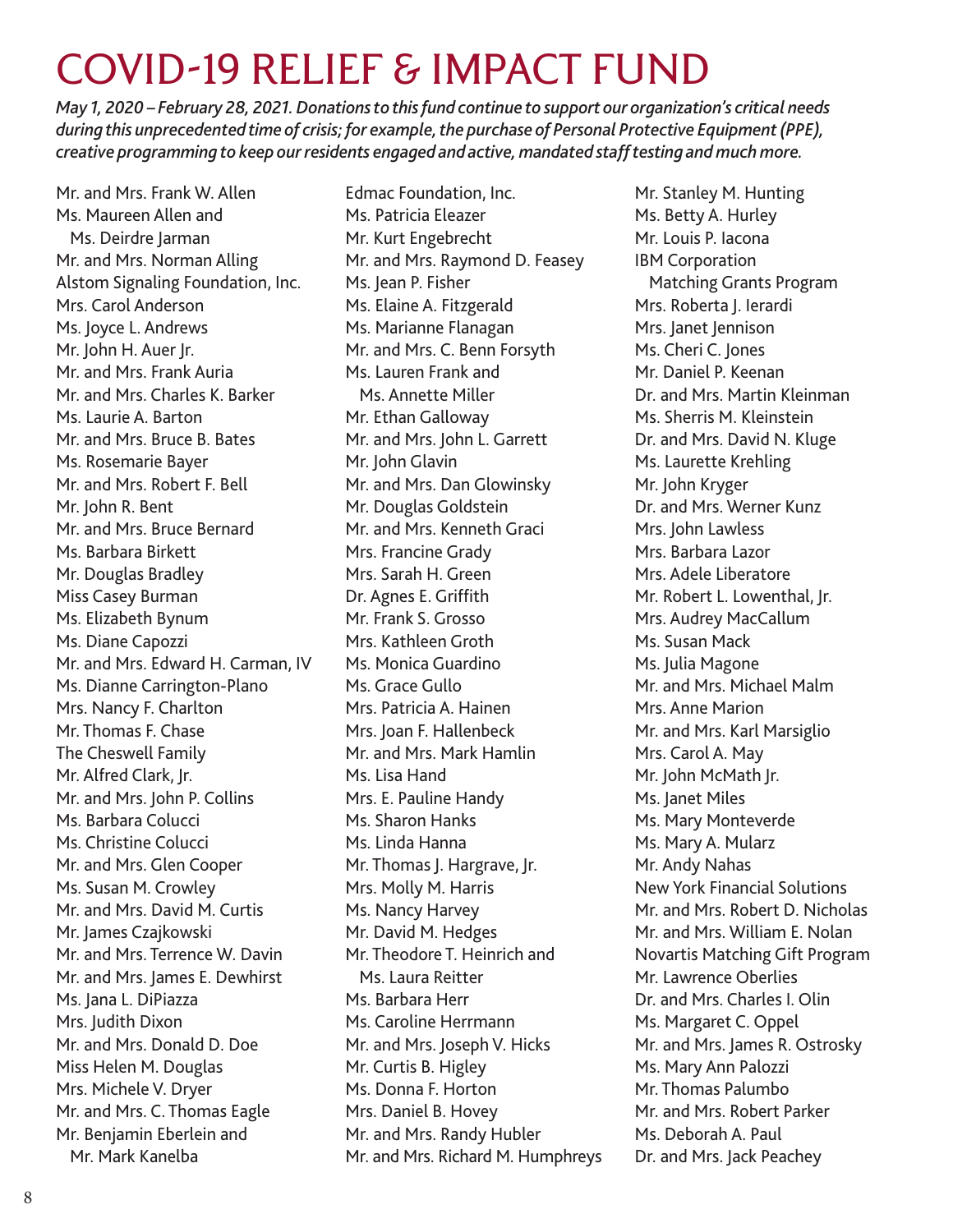Mr. and Mrs. Stanley L. Peck Mr. and Mrs. Michael Perrotta Mrs. Sarah (Jo) Petcoff Mr. and Mrs. Kevin J. Phelps Dr. and Mrs. Jerrold Poslusny Ms. Brunhilde Postler Mr. and Mrs. Jay S. Potter Ms. Pauline M. Powell Mr. Thomas I. Powell Mr. and Mrs. Robert Power Mr. Jay J. Rachfal Mrs. Mary D. Rankin Mr. Vincent Renzi Ms. Beverly Rhodes Mrs. Rita Rose Mr. and Mrs. Edward Rubel Mrs. Beatrice I. Ruebens Ms. Eileen Rulli Ms. Karen J. Ryan Mr. and Mrs. Lawrence Schenck Ms. Rosemarie Seager Seneca Foods Foundation Ms. Catherine A. Shannon Ms. Elizabeth B. Sibley and Mr. Robert Liddle Mr. and Mrs. Patrick Slaven Mr. and Mrs. Kenneth D. Slining Mr. and Mrs. Samuel Stearns Dr. and Mrs. Scott Stewart Ms. Elizabeth Stewart Ms. Kathryn L. Stilz Ms. Helen M. Sullivan Mr. and Mrs. Michael Sundberg Ms. Debra Taylor Ms. Gladys Taylor Mrs. Marilyn E. Templeton Mr. and Mrs. Michael Tomaino Ms. Cynthia L. Townson Ms. Easter G. Tucker Mr. Arthur Tweet

Miss Arielle Tyler Valeska Family Trust Ms. Ruth S. Wachterman Waldron Rise Foundation Mr. and Mrs. Theodore B. Wallace Mr. and Mrs. Henry C. Walter Mr. and Mrs. LeRoy Welkley and the Welkley Family Ms. Kathryn R. Wheatley Mr. and Mrs. David J. Whitaker Mr. Andrew Wigg Mrs. Joan Wigg Mr. and Mrs. Derrick Wilborn Mr. David O. Williamson Mr. and Mrs. David Willome Ms. Karen A. Willyoung Mr. and Mrs. John Zellefrow Mr. Craig |. Zicari and Ms. Anne Coon

### EMPLOYEE HARDSHIP FUND

*May 1, 2020 – February 28, 2021. Donations to this fund continue to directly benefit our caregivers who may need additional support services during this time (daycare, food assistance, transportation needs, etc.).*

Ms. Maureen Allen and Ms. Deirdre Jarman Mr. and Mrs. Brian Barney Ms. Wendy Bleier Ms. Patrice Caito Mrs. Rose M. Cheswell Lou and Paula Cianca and Karen Lejman Ms. Pia Cseri-Briones Mr. and Mrs. Gary DeWitt Ms. Sally Dixon Mr. and Mrs. Bernard Donegan Mr. Edward Donnelly Mrs. Ruth Flowers Ms. Carolyn Forbes Rev. Amy Fowler Ms. Pam Freeman Ms. Nancy M. Gertner Ms. Rachel A. Graber and Mr. Mark E. Hahn Mr. and Mrs. Kenneth Graci Mrs. Francine Grady Mr. and Mrs. Bob Grow Ms. Monica Guardino

Ms. Katie Hahn Mr. and Mrs. Mark Hamlin Mrs. Laura Hammond-Conner Mr. and Mrs. Donald Hanna Ms. Sandra Heatley Mr. and Mrs. Michael Herrmann Ms. Pat Houseknecht Mr. and Mrs. Sandor Kadish Mrs. Karen Kammholz and the Ann McKenna Family Mrs. Rose Kane Mr. and Mrs. Bill Keenan Mr. and Mrs. Robert Lemcke Mrs. Audrey MacCallum Ms. Marta J. Maletzke Mr. Ray E. Mandeville The Harry T. Mangurian, Jr. Foundation, Inc. Mrs. Ellen Marshall Mr. and Mrs. Timothy Mech Mr. and Mrs. Robert Meserve Mr. and Mrs. Wesley I. Micket Ms. Mary Monteverde Mrs. Marie Murray

Mr. Andy Nahas Ms. Margaret C. Oppel Mr. and Mrs. Thomas W. Parkes Ms. Nancy Phillips Mrs. Kathy Riley Mr. Peter Ross Mrs. Monica Ryser-Cseri Rev. and Mrs. Gary Schindler Ms. Rosemarie Seager Miss Ritu Shukla Ms. Elizabeth B. Sibley and Mr. Robert Liddle Ms. Mary Skvorak Mrs. Anne Steele Ann H. Stevens and William J. Shattuck at the RACF Robert C. and Jane K. Stevens Legacy Fund Ms. Laura Stoutz Mrs. Paulette VanSice Mrs. Kathryn Craig Ward Mr. and Mrs. Larry H. Warren Ms. Wendy Winnett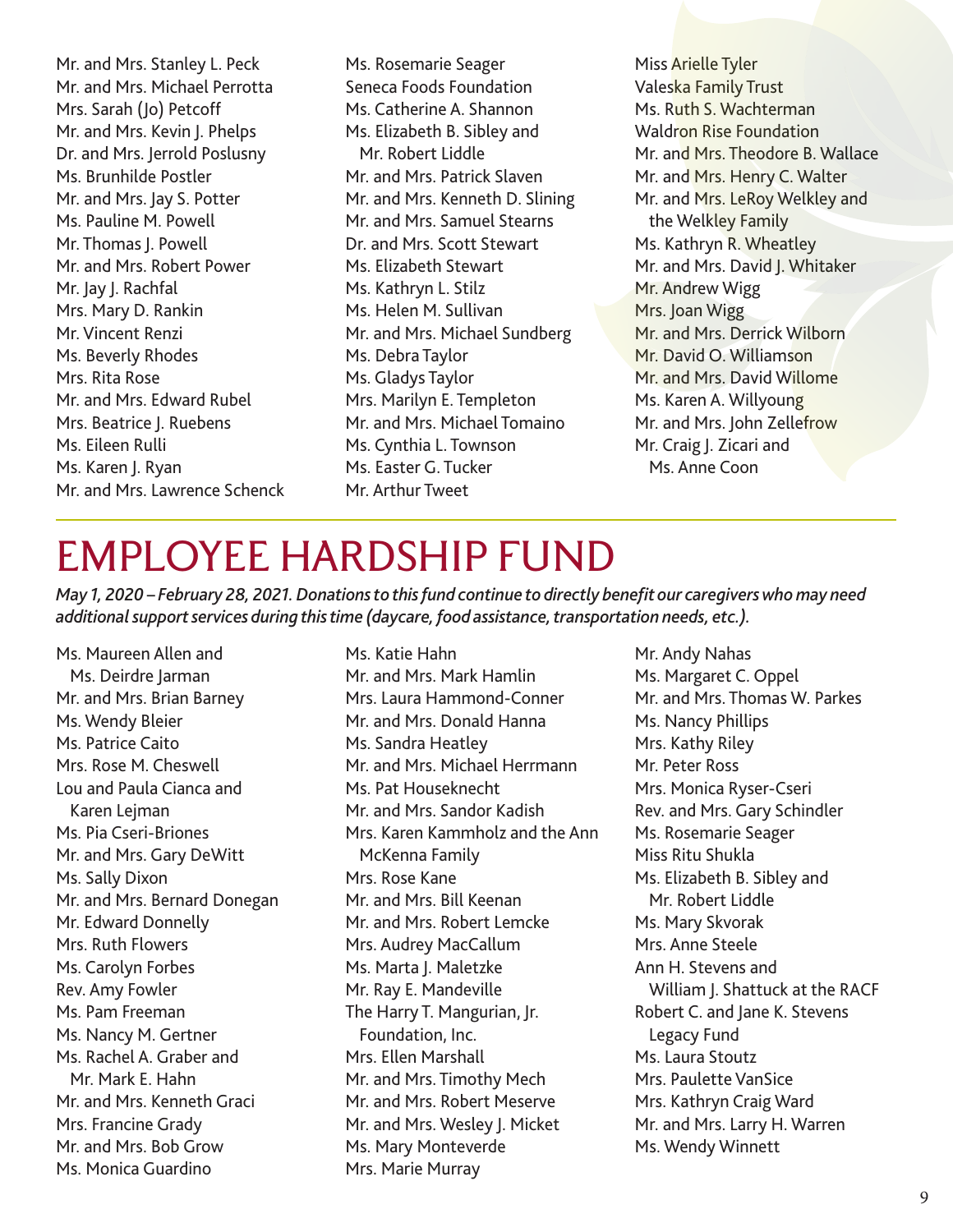# MEMORIALS

The Friendly Home is most grateful to the families of Members who have chosen to designate the Home as a recipient of gifts in memoriam and to all the thoughtful donors to the Memorial and Staff Appreciation Funds from October 1, 2020 – February 28, 2021.

All gifts given *In Memory of* or *In Honor of* an individual through the Home's Annual Appeal will be acknowledged in our Annual Report.

(Individuals memorialized are indicated in red print, and in alphabetical order by last name.)

Ms. Melissa Jadlos Mr. and Mrs. Bill Keenan Ms. Sandra Lynch Neuberger Berman Mr. Thomas Palumbo Dr. and Mrs. David J. States *In Memory of Joseph C. Briggs* Mr. Louis A. Langie, Jr. Dr. and Mrs. Charles I. Olin

*In Memory of Mary Mularz* Ms. Johanna K. Rebres

*In Memory of Caroline J. Parker* Practice Resources, LLC

*In Memory of Betty Smith* Mr. and Mrs. Christopher T. Casey

*In Memory of Eloise Ungvarsky* Mr. and Mrs. James H. Reynolds

*In Memory of LeRoy Welkley* Mr. and Mrs. David T. Boland

### STAFF APPRECIATION FUND

Mr. and Mrs. Gary DeWitt Ms. Betty Harper Mrs. Audrey MacCallum

*In Appreciation of the Friendly Home and Linden Knoll Staff*  Mrs. Joyce Welkley and the Welkley Family

*In Appreciation of the Memory Care Staff*  Mr. Peter Ross

#### *In Honor of the Friendly Home and Linden Knoll Staff*

Mrs. Barbara A. Balzano Mr. and Mrs. Ken Dell Mr. George J. Dormer Mr. and Mrs. Matthew Jenks Ms. Heatherlyn K. Schoeppich Mrs. Joyce Welkley and the Welkley Family

*In Honor of Morgan Place Staff*  Ms. Monica Guardino

*In Honor of Tracy Stupin*  Mr. and Mrs. Richard T. Ambeau

*In Memory of Helen Avena*  Ms. Barbara Colucci and Ms. Christine Colucci

*In Memory of Nancy Boss*  Mr. and Mrs. Victor E. Salerno, Jr.

*In Memory of Gail Grierson*  Ms. Ellen Teichman

*In Memory of Gladys Killian*  Mr. Richard Killian

*In Memory of Philip Klei*  Ms. Kathleen McLaughlin *In Memory of Bertha Scamp*  Mr. and Mrs. Richard T. Ambeau

*In Memory of LeRoy Welkley* 

Mrs. Barbara A. Balzano Mr. and Mrs. James Cantin Mr. R. James Cromwell Ms. Katherine H. Crumley Mr. and Mrs. Ken Dell Mr. George J. Dormer Ms. Susan E. Hayes Mr. and Mrs. Matthew Jenks Mrs. Rosalie Kloner Mrs. Adele Liberatore Mrs. Meg McLaughlin Ms. Carmella Rosato Ms. Heatherlyn K. Schoeppich Mr. and Mrs. Randy M. Vansickle Mr. Craig J. Zicari and Ms. Anne Coon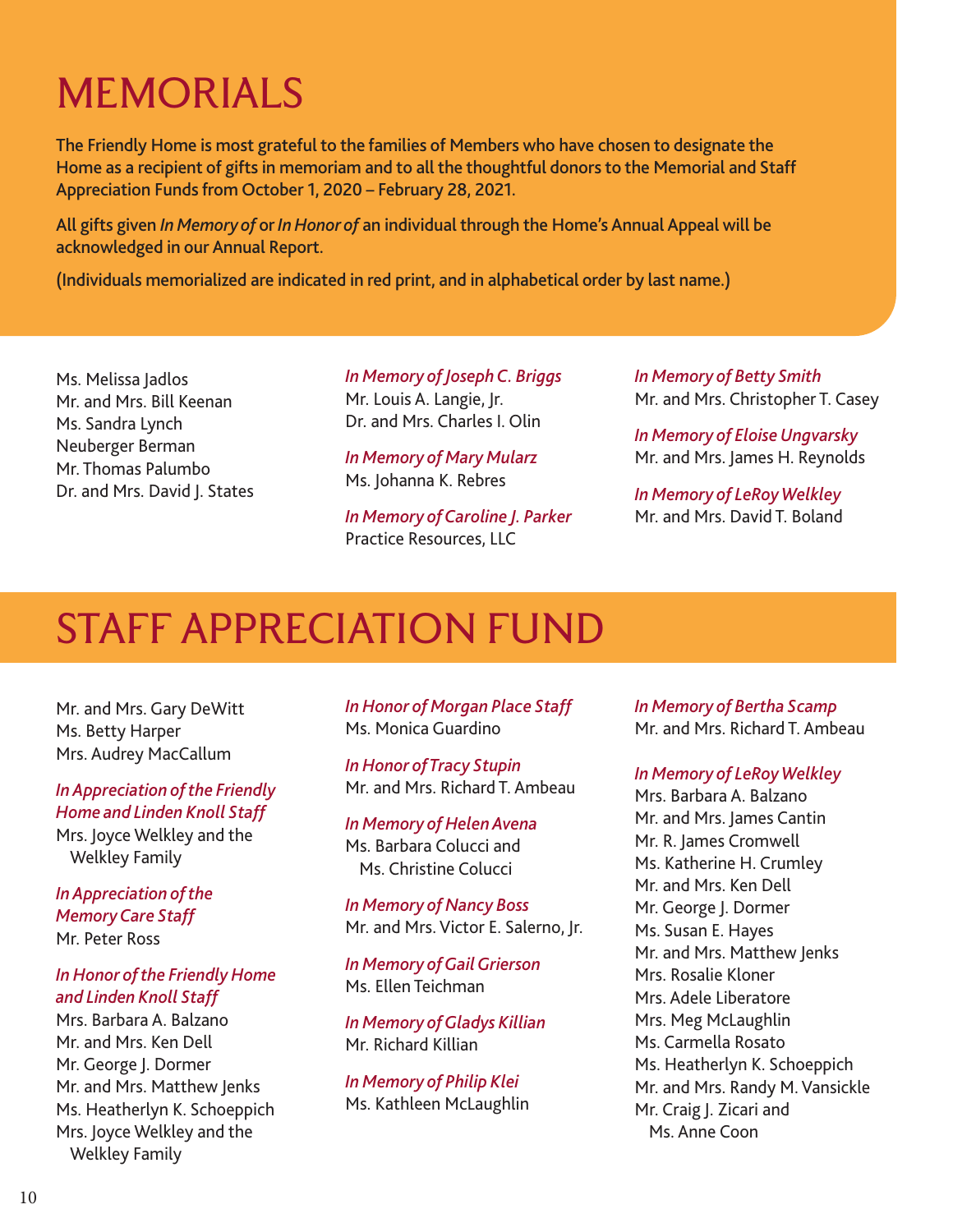# Bright Days Ahead!

*Friendly Senior Living welcomes you to safely tour our communities!*



CLOVERWOOD SENIOR LIVING

You can schedule a personal, socially distanced tour of a Cloverwood patio home or apartment. Zoom, Skype and FaceTime tours are also available for this independent senior living community.

Please call **585-248-1100** or visit **cloverwood.org**.



GLENMERE ASSISTED LIVING & MEMORY CARE

Personal, socially distanced tours are available at Glenmere! You may also request an apartment home tour via Zoom, Skype or FaceTime by calling **585-789-4604**.

Virtual tours of our assisted living and memory care neighborhoods can be found at **glenmere.org**.



#### LINDEN KNOLL

Schedule a private tour of our independent senior living apartment community by calling **585-789-4604**. Safety protocols are in place.

Zoom, Skype and FaceTime tours are also available, or take a virtual tour at **lindenknoll.org**.



Take a virtual tour in and around the Friendly Home, including our Transitional Care Center: visit **friendlyhome.org**.

Call **585-789-3109** for more information.

#### FRIENDLY HOME